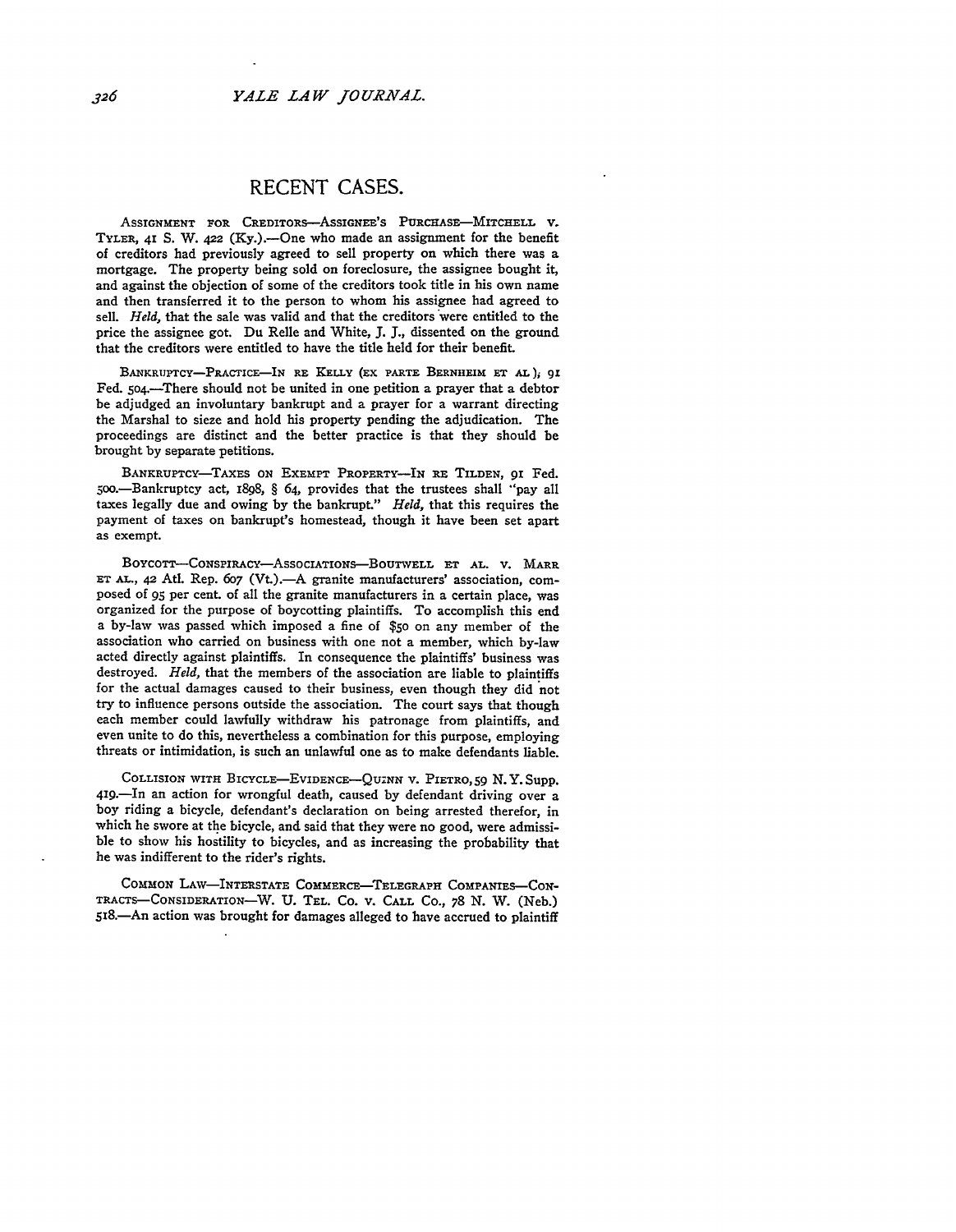because of unjust discrimination against it **by** defendant, a public service (telephone) corporation, and in favor of another patron of defendant, in the rates charged for a contemporaneous service. *Held,* upon a review of the cases, that in the absence of National legislation as to the interstate charges, the principles of the common law **ori** general jurisprudence of the State of the action will apply, and that in this State such action will lie.

CONSIDERATION-CONTRACT-CONSTRUCTION-KINSMAN V. FISK, 56 N. **Y.** Supp. 33.-Plaintiff agreed to sell a certain number of shares in consideration of his being appointed vice-president or consulting engineer of the company for two years at a guaranteed salary **of** \$5,000 per year. *Held,* that the salary was part of the consideration for the stock and that the defendants were liable for it, though within the two years a receiver was, on their application, appointed.

CONSTITUTIONAL LAW-EQUAL PRIVILEGES-KENTZ V. CITY **OF MOBILE, 24 So. 952** BRowN **v. CITY oF MOBILE, 25 So. 223** (Ala.).-The charter of Mobile provides that "every third year **\* \* \*** a recorder shall be elected **\* \* \* said** recorder shall be learned in the law and a practicing attorney at the time of his election." *Held,* that the latter clause is unconstitutional as violating § 2 of **Article I,** Alabama Constitution, which provides "that all persons resident in this State **\*** \* \* are hereby declared citizens of the State of Alabama, possessing equal civil and political rights."

**CONSTITUTIONAL LAW-JURY-COSTS-GRBBLE V. WILSON,** 49 **S.** W. **736** (Tenn.).-Shannon's Tennessee, Code, **§** 5841, provides that the additional cost of a special jury shall be taxed to the losing party. *Held*, unconstitutional as violating that provision of the Tennessee Constitution which provides that the right of trial **by** jury shall remain inviolate. It destroys the impartiality of the jury **by** offering an inducement to find in favor of a party who could not pay costs and against one who could.

CoRPoRATIoNs-AssEssMENTS--STOCK IN **NAmE or AGENT-HOUGHTON V.** HUBBELL, **91** Fed. 453.-One buying shares in a national bank had them transferred to his agents. The bank became insolvent and an assessment was ordered on the stock. *Held,* that parol evidence was admissible to show who was the real owner of the stock and that he was liable on the assessment

CORPORATIONS-STocK **SUBSCRIPTIONS-COLE** Lr *AL.* **V.** ADAMS, 49 S.W. **1052** (Tex.).-Property conveyed in payment of a stock subscription is not to be considered as a payment except to the extent of its money or actual value. This is so, notwithstanding a different and higher valuation was made at the **time** in **good** faith **by** the corporation and subscriber.

**CIMINAL** LAw-CouRT'S **PREJUDICIAL** REmAREs-PRovINcE **OF JURY-**PEOPLE V. HILL, 56 N. Y. Supp. 282.--In cross-examining a witness the counsel for the State asked a question which the witness tried several times to evade, upon which the court directed him to "answer the question and stop quibbling." *Held,* that the remarks of the court **was** an invasion of the province of the jury as tending to carry the idea to them that the court believed the witness **was** evading the **truth.**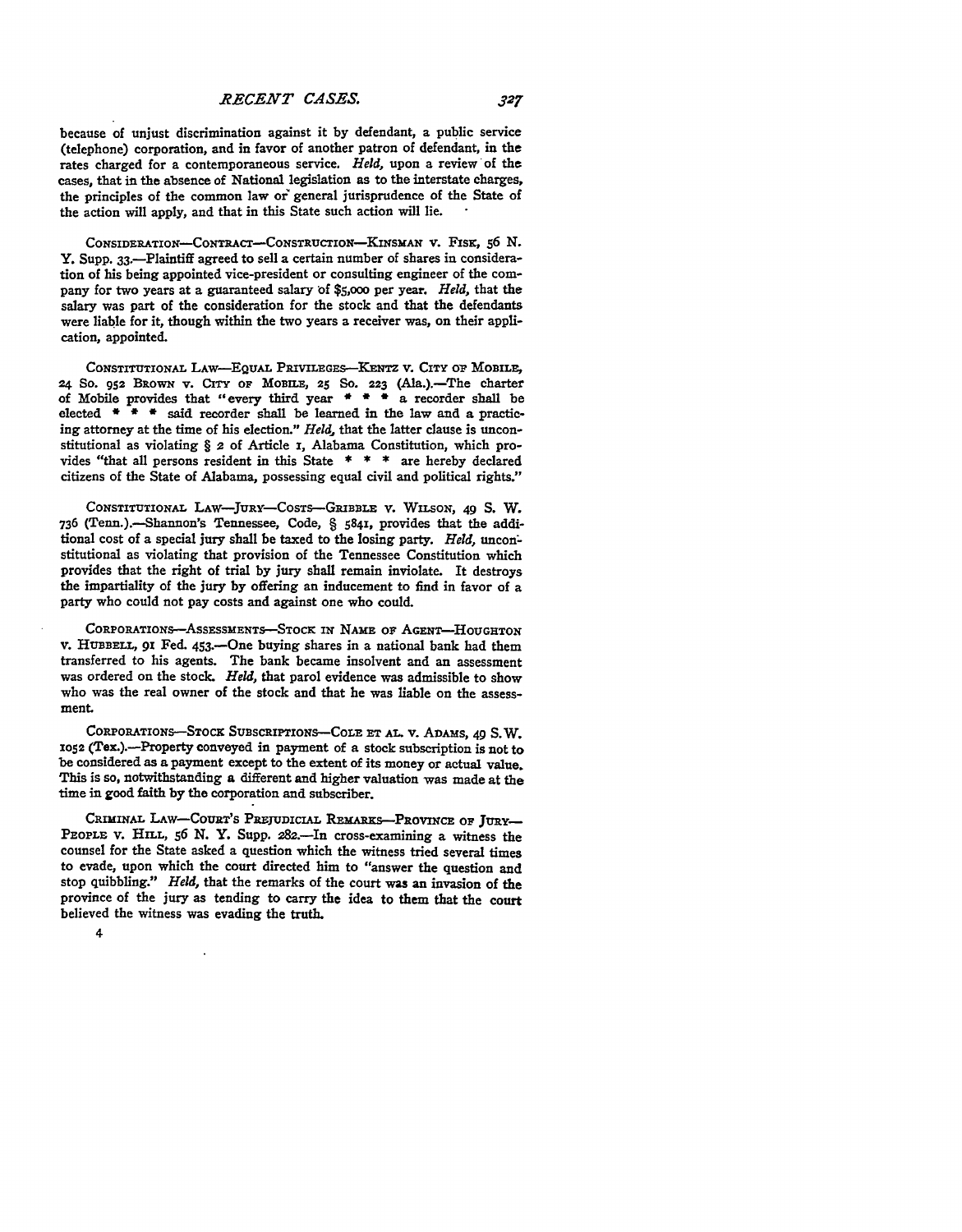CRIMINAL LAW-PRESUMPTIONS-STATE V. SOPER, 49 **S.** W. **1007** (Mo.). -Where one is charged with the murder of his wife, there is no additional presumption of innocence because of the marital relations between him and his wife. *Leabo's Case,* 84 Mo. I68, criticised.

CUSTOMS DUTIES-VALUATION-AMERICAN .SUGAR REFINING **CO. V. U. S., 9i** Fed. 646.-Section **io,** Customs Act, i8go, provides appraisers shall ascertain the actual market value and wholesale price of the merchandise, at the time of exportation to the United States, in the principal markets of the country whence the same has been imported. Certain sugars imported from Brazil lose from L4 to 16 per cent. in weight **by** drainage during the voyage, but the market price is increased in proportion to the loss of weight. *Held,* that the valuation on the cargo actually received may be increased in this proportion.

DAMAGES-INJURY TO LOCOMOTIVE **ENGINEER-CROUSE** V. **CHICAGO** & **N.** W. Ry. Co., 78 **N.** W. (Wis.) 446.-In an action for personal injuries, *held,* that plaintiff can recover as damages the services rendered him 'by his wife in nursing him.

DEED-CONSTRUCTION-BUILDING RESTRICTIONS-SONN V. HEILBERG, *56* **N. Y.** Supp. 341.-A deed contained a covenant "not to erect any building **\* \* \*** less than three stories in height, and the same to be in every way adapted for use as a family residence." *Held,* that the covenant was not broken **by** the erection of an apartment house. Bartlett and Woodward, **J. J.,** dissenting.

HUSBAND AND WIFE-CONVEYANCE TO WIFE-RESCISSION-FRAUD-EQUITABLE RELIEF-BASYE V. BASYE, **52 N. E.** Rep. **797** (Ind.).-A wife fraudulently procured a voluntary conveyance from her husband **by** shamming affection for him and promising to be a dutiful wife, but intending to abandon him and procure a divorce as soon as the conveyance was made. *Field,* that the conveyance would be set aside for fraud, since her promises as to future conduct and representation as to her affection were representations of present facts, and not merely unfulfilled promises.

**INSOLVENT** NATIONAL BANKS-DIVIDENDS TO **SECURED** CREDITORS-MERRILL V. NATIONAL BANK, 19 Sup. Ct. Rep. 360.--A secured creditor of an insolvent national bank may prove and receive dividends upon the face of his claim as.it stood at the time of the declaration of insolvency, without crediting either his collaterals or collections made therefrom after such declaration, subject always to the proviso that dividends must cease when, from them and from collaterals realized, the claim has been paid in full. White, **J.,** vigorously dissents (after an exhaustive review of American and English bankruptcy acts and cases thereon), maintaining that this result is against the purpose of the Act of June **30,** 1876 (ig Stat. **63,** c. 156), and in particular against § 5236 thereof, requiring the comptroller to make a "ratable dividend" on recognized claims out of assets in the receiver's hands. Harlan, McKenna, and Gray concurring.

LIFE **TENANT-DESTRUCTION OF PROPERTY-INSURANCE-SAMPSON ET** UX. **V. GROGAN, 42 Atl. Rep. 712 (R. I.).—A** will devised a house and lot to one for life, the devisee to keep the same in repair. The house was **coin-**

 $328$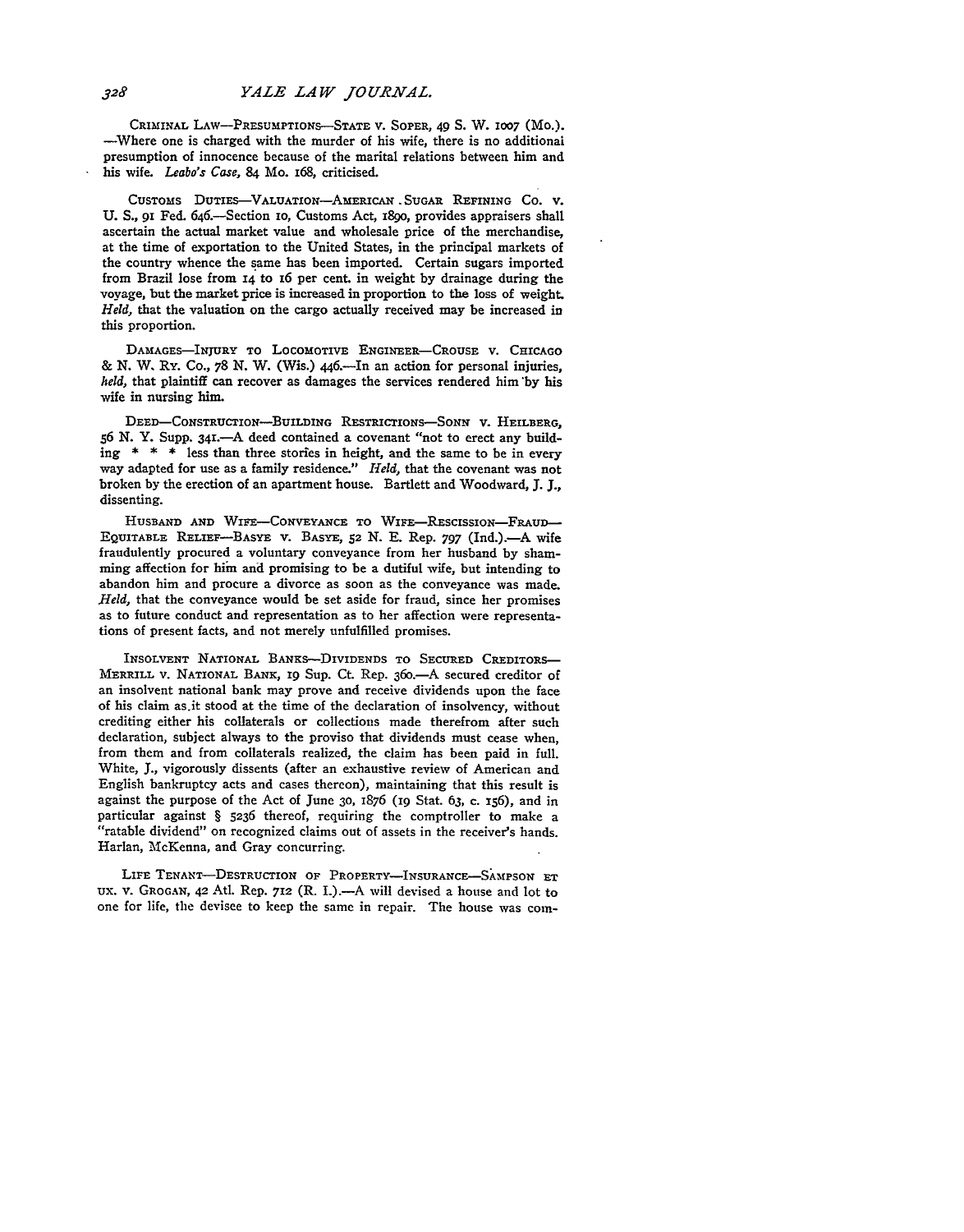pletely destroyed **by** fire.- The life tenant had an insurance policy on the building covering her interest tfierein. *Held,* that the life tenant was not obliged to rebuild and that the remainder man could recover no part of the insurance money-nor was the life tenant liable for waste. The decision gives an exhaustive history of liability for waste in like cases.

MARRIED **WOMEN'S CONTRACTS-PRESUMPTIONS-WARNER V. HESS,** 49 S. W. 489 (Ark.).--Under the Arkansas statutes, which permit a married woman to contract with reference to her services her separate estate and separate business carried on **by** her, a contract made **by** her is prima facie invalid. Riddick, **J.,** dissenting.

MUNICIPAL **CoRPoRATIoNS-ANNExATioN OF** TERRITORY-GIEsON V. WOOD, 49 **S.** W. *768* (Ky.)-The charter of the city of Louisville provides that "no person shall be eligible to any office who is not at the time of his election a qualified voter of the city, and who has not resided therein three years preceding his election." *Held,* that one who has resided in one place for three years, which place some two months before the election became a part of the city, was eligible for an office under the Louisville charter, though **up** to that time his place of residence had not been a part of the city.

**MUNICIPAL** CORPORATIONS-INDEBTEDNESs--LIMIT-CITY OF CHICAGO v. MCDONALD, *52* **N. E.** Rep. **982** (IH.).-Constitution, i87O, Article **9,** § 12, prohibited a city from becoming indebted, in any manner or for any purpose, to an amount exceeding five per cent. of the taxable value of its property. *Held,* that in determining this indebtedness the cash in the city treasury and uncollected taxes should not be deducted. Cartwright and Phillips, **J.** *3,* dissenting.

ORDINANCES-REASONABLENESS-COVERING FOR FRUIT-FROST V. CITY OF CHICAGO, **52 N. E.** Rep. *869* (Ill.).-An ordinance provided: "It shall be and is hereby made unlawful to cover any box, basket, or any other package or parcel of fruit, berries or vegetables of any kind, with any colored netting, or any other material which has a tendency to conceal the true color or quality of any such goods which may be sold, offered for sale or had in possession for the purpose of being sold or offered for sale." *Held,* void as an unreasonable interference with and restriction upon the rights of dealers in certain articles of trade and commerce.

PATENTS-PRELIMINARY INJUNCTION-HORN & **BRANNEN Co.** v. PELZER, **91** Fed. 665-Appellee took out a patent in 1882. In 1891 this patent was adversely ruled upon, and in 1894 he surrendered the patent and applied for a re-issue, which was granted in **1895.** Meanwhile various patents were issued, among which was one which covered the manufacture of the appellant. The Circuit Court of Appeals in the second circuit held the re-issued patent valid. *Held,* on a consideration of the facts as above and of the patent, that though the general rule is a preliminary injunction against infringement will be granted where the patent in question has been adjudged **valid in another circuit, that** it would be refused here. Butler, **D. J., dissented.**

POLICE POWER-SCHOOLS-COMPULSORY VACCINATION OF PUPILS-PEOPLE EX REL. LABAUGH V. BOARD OF EDUCATION, 52 N. E. Rep. 850 (Ill.). **-A** rule adopted **by the State Board** of Health compelling the vaccination of